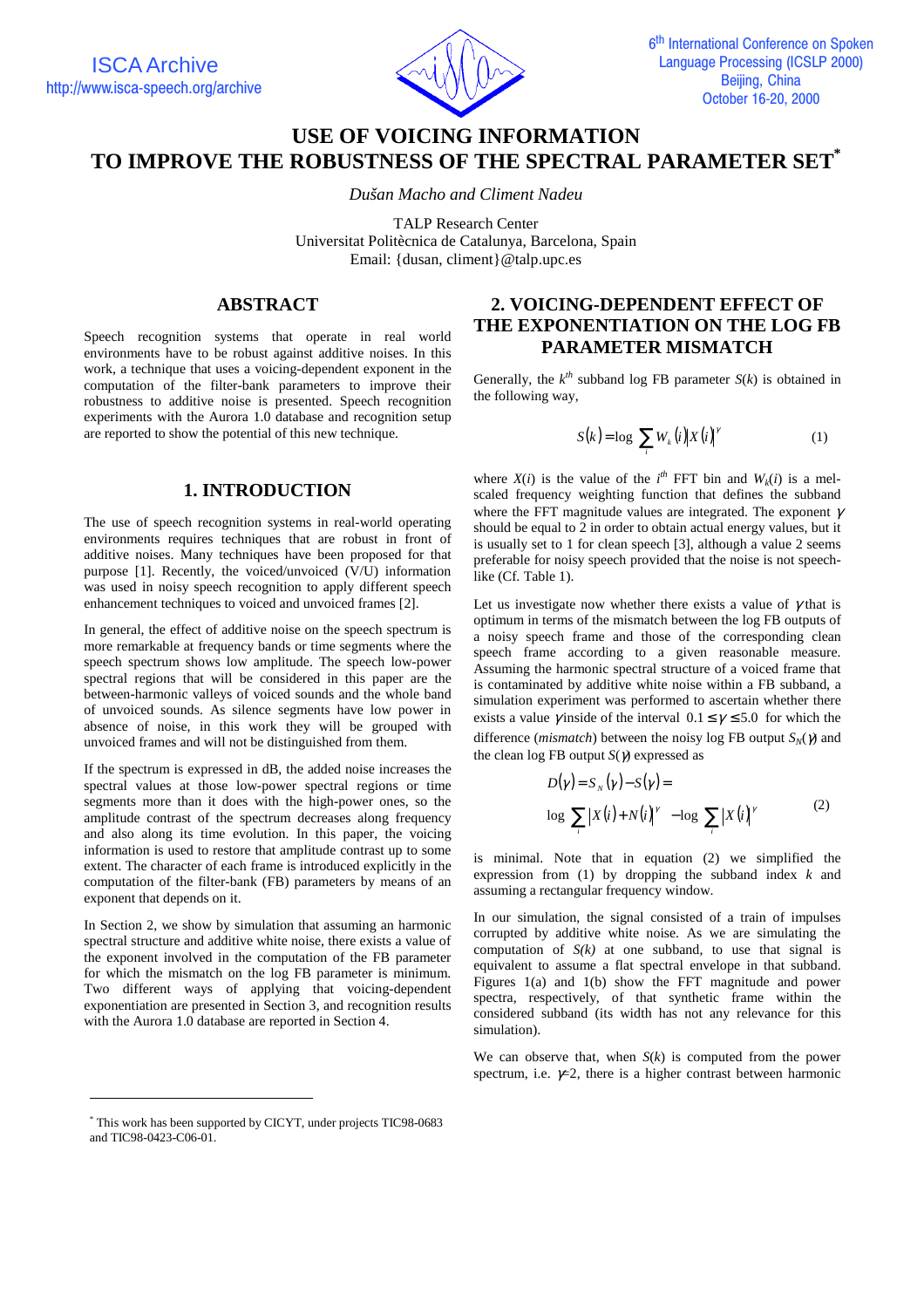peaks and between-harmonic valleys than in the case of using magnitude spectrum, i.e.  $\not\equiv$  1, so the noisy valleys will relatively contribute less to the FB summation. However, the harmonic peaks, whose contribution has been increased, become noisier. It can be expected that this tradeoff will be reflected in the difference  $D(\gamma)$  so there will be an optimum  $\gamma$  that minimizes it.

The difference  $D(\gamma)$  from (2) was computed for several SNRs and for two fundamental frequencies, and it was averaged over 100 realizations of the simulated signal. Figures 2(a) and 2(b) show the average difference as a function of  $\gamma$  for each one of the fundamental frequencies and SNRs. Notice that each curve has a minimum along γ. The position of the minima depends on both SNR and  $F_0$  (and also on the envelope shape within the subband) but the curves suggest that a  $\gamma$  exponent larger than 1 should probably be used for noisy voiced frames to reduce the mismatch. Additionally, the optimal values of  $\gamma$  are higher for a larger  $F<sub>0</sub>$ .

The minima in the  $D(\gamma)$  function are caused by the harmonic peak structure and, therefore, they would not arise for simulated unvoiced frames. Actually, assuming a flat subband spectrum, the use of a larger  $\gamma$  increases the  $D(\gamma)$  difference. These observations led us to think that if a value of  $\gamma$  larger than 1 had been found useful for noisy speech recognition (Cf. Table 1) it was because of the voiced frames, so the recognition performance would benefit from using a value of  $\gamma$  that depends on a voiced/unvoiced classification; in particular, a  $\gamma$  larger for voiced frames than for unvoiced frames.

# **3. USE OF VOICING-DEPENDENT FB PARAMETER COMPUTATIONS FOR RECOGNITION OF NOISY SPEECH**

In the above section, we have seen how the use of a  $\gamma$  exponent that depends on the V/U decision may help to reduce the mismatch between both clean and noisy speech representations. Although that mismatch reduction might not imply an increment of the speech recognition performance, since the capacity of the recognizer for discriminating speech sounds may be debilitated by that operation, digit recognition experiments reported in Section 4 will show an improvement in recognition performance.

However, in the simulation of the above section we have only taken into account the computation of a FB parameter in a given band, but not the temporal sequence of that parameter. As the γ exponent should be larger for voiced frames than for unvoiced frames, it actually increases the amplitude contrast between voiced and unvoiced frames in the time sequences of log FB parameters, which results in an increased separation between voiced and unvoiced regions in the parameter space. This effect is illustrated in Figure 3(a), where the time evolution of a log FB parameter amplitude is depicted. Whereas additive noise tends to



**Figure 1** (a) Magnitude spectrum ( $\gamma = 1$ ), and (b) power spectrum ( $\gamma = 2$ ) of clean (solid line) and noisy (dashed line) simulated voiced frame. Assuming an 8 kHz sampling rate, the plotted first 40 FFT bins correspond to the band 0-1250 Hz. A flat spectral envelope in that band and a fundamental frequency  $F_0 = 125$  Hz were assumed.



**Figure 2** Difference between noisy and clean log FB parameters (see equation (2)) as a function of the exponent γ. Two fundamental frequencies are considered: (a)  $F_0=125$  Hz (male), and (b)  $F_0=250$  Hz (female).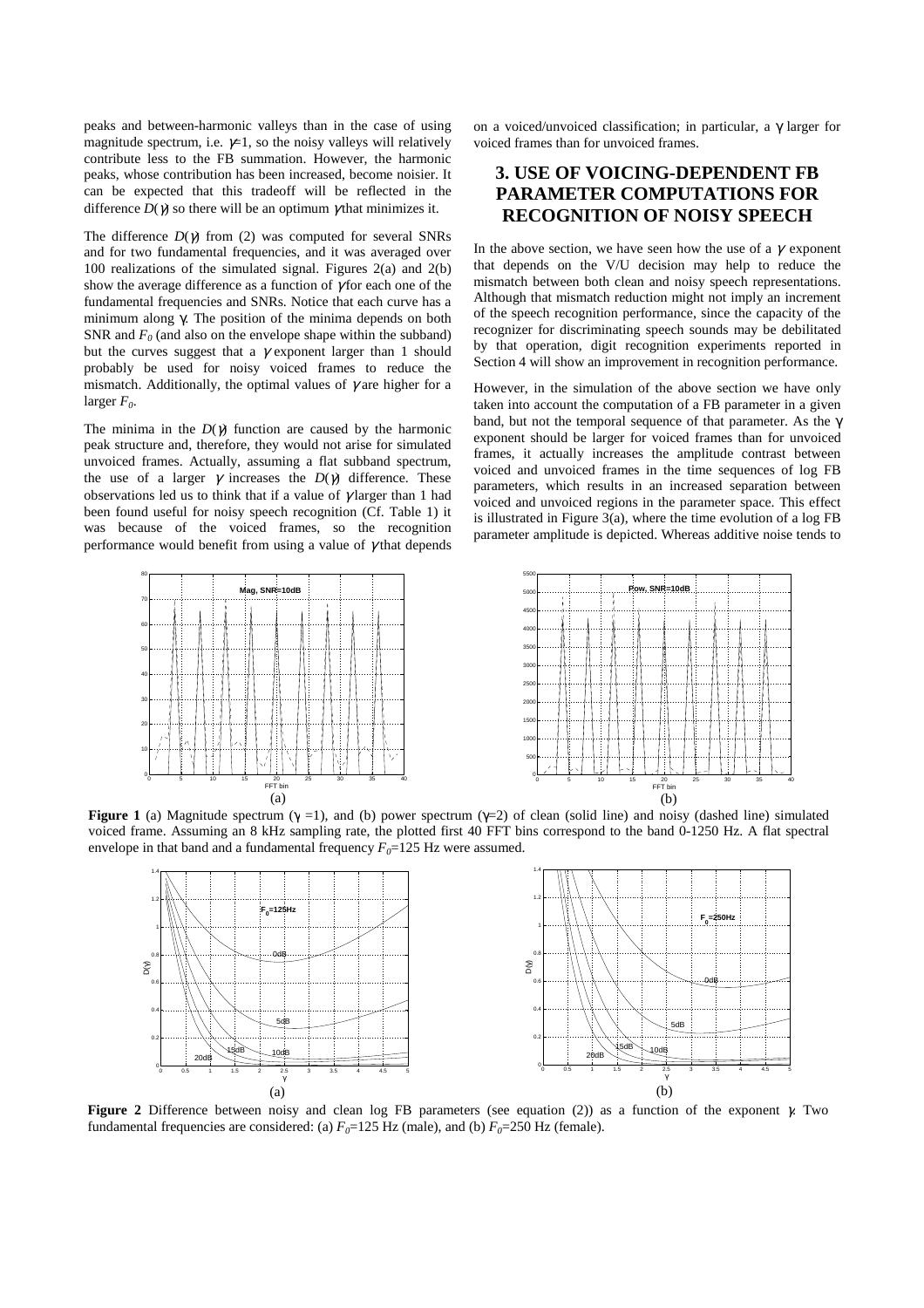decrease the original amplitude gap between voiced and unvoiced/silence portions of speech parameters (Fig. 3(a)), the V/U contrasting operation restores it to some extent in relative terms (Fig.  $3(b)$ ).

As this time domain contrasting effect may also be responsible for the recognition performance improvement, we have considered an alternative way of obtaining it in order to ascertain whether the performance improvement is due either to the reduction of mismatch in the computation of the FB parameters or to the increment of the amplitude contrast of the time sequences of FB parameters. This alternative way consists of applying an exponentiation after the FB computation and before the log compression. Note that this operation is equivalent to a multiplication after the log and it is applied to a reduced number of parameters. In this case, there is not a different behavior between voiced and unvoiced frames in terms of frequency mismatch. In order to distinguish both exponentiations we will herewith use the notation  $\gamma^{FT}$  for the exponentiation applied on the FFT magnitude values and  $\gamma^{FB}$  for the exponentiation applied on the FB parameters. Recognition results are presented in the next section for both types of exponentiations.

### **4. EXPERIMENTAL EVALUATION**

## **4.1 Database, Recognition System and V/U Detection**

The Aurora 1.0 database, that is being used for developing the ETSI noisy speech Distributed Speech Recognition (DSR) standard front-end [4], was employed in this work for testing the described exponentiation techniques. This corpus consists of the TI connected digit utterances, downsampled from 20 kHz to 8 kHz, and with artificially added noises at the following SNR levels: clean, 20, 15, 10, 5, 0, and –5 dB. Four types of real noises have been used: hall, babble, suburban train, and car.

The recognition system, which is the one used for the above standardization work, is based on continuous density HMMs with diagonal covariance matrices. Each digit is modeled by 18 states with 3 Gaussians per state and silence is modeled by 6 states with 6 Gaussians per state. In the front-end, the parameters are computed from 30 ms Hamming-windowed frames with 10

S(3)

ms shift. 14 log FB magnitude/energy parameters are computed from each frame by integrating the FFT magnitude or power spectra according to mel-scaled triangular frequency windows with 50% overlapping. Then, frequency filtered (FF) parameters [5] are computed for each frame by using a second order frequency filter  $z-z<sup>-1</sup>$ . In the tests with only static features, we do not use the two endpoints of the FF parameter vector that actually are absolute log FB magnitudes/energies of the 2nd and 13<sup>th</sup> FB bands, to avoid their influence on the recognition performance.

In the tests with voicing-dependent exponentiation, we use a very simple V/U detection based on the spectral slope at each frame, which is estimated by approximating the spectrum with a first order polynomial and using the mean-square error criterion. The V/U detection is always performed on the clean version of each utterance, and the use of a slope threshold has shown to be sufficient for this purpose. Consequently, the presented results may be considered as scores that could be obtained with an error free V/U detection on noisy speech.

We tested the voicing-dependent exponentiation techniques for two training modes: clean speech training (CST) and multicondition training (MCT). In CST, only clean digit utterances have been used for training. In MCT, digit utterances corrupted by all four noises at SNRs equal to 20, 15, 10, and 5 dB have been employed in training along with the clean ones.

#### **4.2 Tests with Static Features**

In all the following tables, the clean and average noisy (over SNRs equal to 20, 15, 10, 5, and 0 dB) word accuracy rates are reported. Also, the total average word accuracy for noisy speech is shown in the last column of each table.

Table 1 shows the baseline performances for both CST and MCT modes. Two different sets of results are shown for each training mode: one by using the magnitude FFT spectrum (Mag) and other by using the power FFT spectrum (Pow). We can observe that, in CST, an improvement in recognition performance can be obtained by using the power spectrum instead of the magnitude spectrum in all noisy conditions, except for babble noise. As the babble noise possesses a harmonic structure, it may be emphasized by using a higher γ.



**Figure 3** Time sequence of a log FB parameter (3rd subband) extracted from a 14-order FB analysis. (a) log FB amplitude with γ=1, and (b) same log FB parameter with V/U dependent  $\gamma^{FFT}$ , where  $\gamma^{FFT}=1$  was used for unvoiced frames and  $\gamma^{FFT}=2$  for voiced frames. Solid lines represent the clean speech parameter sequence and dashed lines represent the parameter sequence obtained from speech corrupted by additive hall noise for SNR=10 dB. The speech signal corresponds to a male utterance containing the digit sequence "five nine four".